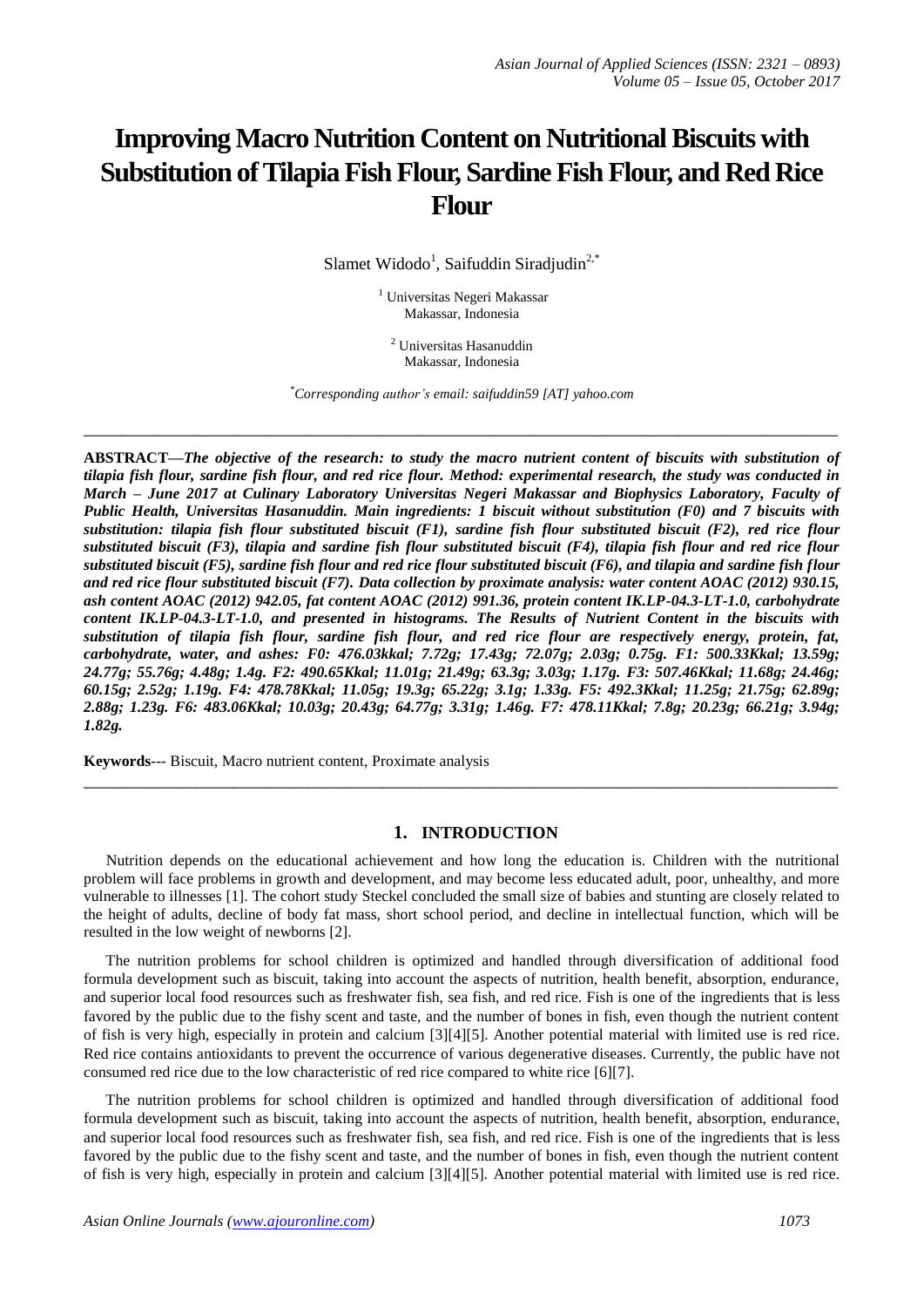Red rice contains antioxidants to prevent the occurrence of various degenerative diseases. Currently, the public have not consumed red rice due to the low characteristic of red rice compared to white rice [6]

Based on that fact, the formulation of supplement food with high nutrient by utilizing fish and red rice in the form of biscuits. Biscuit has the advantage of its small size, long shelf life, and well received by the community. To date, the manufactured biscuits are not enriched with local food ingredients that contain high nutrients such as fish and red rice.

The research is focused on the utilization of fish and red rice in the biscuit production, with the expectation that it will be well received. The more the public like the biscuit product, the more the nutrition of biscuit is absorbed. Based on this, it is urgent to conduct research to study the biscuit production process by utilizing those three ingredients. Therefore, the objective of this research is to produce biscuit formula with additional tilapia fish flour and red rice flour.

The objective of this study is to review the macro nutrition content on nutritious biscuits with the substitution of tilapia fish flour, sardine fish flour, and red rice flour.

# **2. MATERIALS AND METHODS**

### *2.1.Place and Time of Study*

The study is an experimental study conducted in March until June 2017. The biscuit formulation experiment is conducted at Culinary Laboratory Universitas Negeri Makassar and Biophysics Laboratory, Faculty of Public Health, Universitas Hasanuddin.

#### *2.2.Ingredients and Equipment*

The main ingredients of this research are for nutritional biscuit with the base of tilapia (*Oreochromis mossambicus*) fish flour, sardine (*Sardinella aurita*) fish flour, and red rice (*Oryza nivara*) flour, which include wheat flour, tapioca flour, cornstarch, tilapia fish flour, red rice flour, margarine, egg yolk, refined sugar, and brown dye. The ingredients in analyzing the products include a mix of selenium, concentrated  $H_2SO_4$ , boric acid, HCl, hexane, and Whatman filter paper no. 93, aquades.

The equipment for biscuit production are: spoons, spatulas, knives, basins, pots, pans, blenders, mixers, biscuit molds, flour sifters, stoves, steaming tools, scales, and ovens. The equipment for analysis are: analytic scales, clamp glass tools (regular Erlenmeyer, Erlenmeyer, measuring cup, glass cup, measuring flask), volumetric pipet, micro pipet, Soxhlet extraction equipment, Kjeldahl flask, buret, vertical coolers, desiccators, ovens, spectrophotometry, reaction tubes, Petri dishes, autoclaves, incubator, humidity chamber, vortex, Bunsen, and HPLC.

## *2.3.Data collection and data analysis*

Data is collected by measuring the macro nutrition content of the biscuit produced, based on each proximal of biscuit formula produced. Proximate Analysis. Chemical quality testing is one of the most important factors in determining the quality of foodstuffs. Chemical composition analysis (water content analysis, ash, protein, fat, and carbohydrate, acid fiber, mineral, etc.) is very important in order to know the nutritious value of a product [8].

The proximate analysis includes: **Water content analysis** with direct method of water absorption from ingredients with the assistance of oven, desiccation, distillation, extraction, and other physic-chemistry technics. The water content is measured by scaling or another direct method; **Ash content analysis**. The direct method is determined by weighing the residue of organic matter combustion at 550°C temperature; **Protein Content Analysis** estimates the protein that can be utilized by the human's body. The determination of total N in foodstuffs is often used as a predictor of protein content, as the method is based on the reaction that changed N into ammonium sulfate and in the end, ammonia. Further, ammonia is distilled and filtrated; **Fat Content Analysis**. The soxhlet extraction method uses fat that is extracted with organic solvent, then the solvent is evaporated and the fat is weighed. The dietary fat analysis is measured by Gas Chromatography (GC) to figure out the composition of fatty acid; **Carbohydrate Content Analysis**. Calculation analysis is conducted by reducing ingredients that are tested with the amount of water, ashes, fat, and protein. Proximate analysis: water content AOAC (2012) 930.15, ash content AOAC (2012) 942.05, fat content AOAC (2012) 991.36, protein content IK.LP-04.5-LT-1.0, carbohydrate content IK.LP-04.3-LT-1.0. Data analysis uses descriptive histogram of macro nutritious biscuit

## **3. RESULTS AND DISCUSSIONS**

#### *3.1. Production phase*

The process of making biscuits based on tilapia fish flour and red rice flour begins with the preparation of ingredients and equipment used. Then, the ingredients are weighed according to the formula. The ingredients are mixed into biscuit dough, weighing 6 grams or 12 grams per ingredients. Further, molding each piece, baking/oven until cooked, and then colling and packing. The biscuit making process can be seen in Figure 1.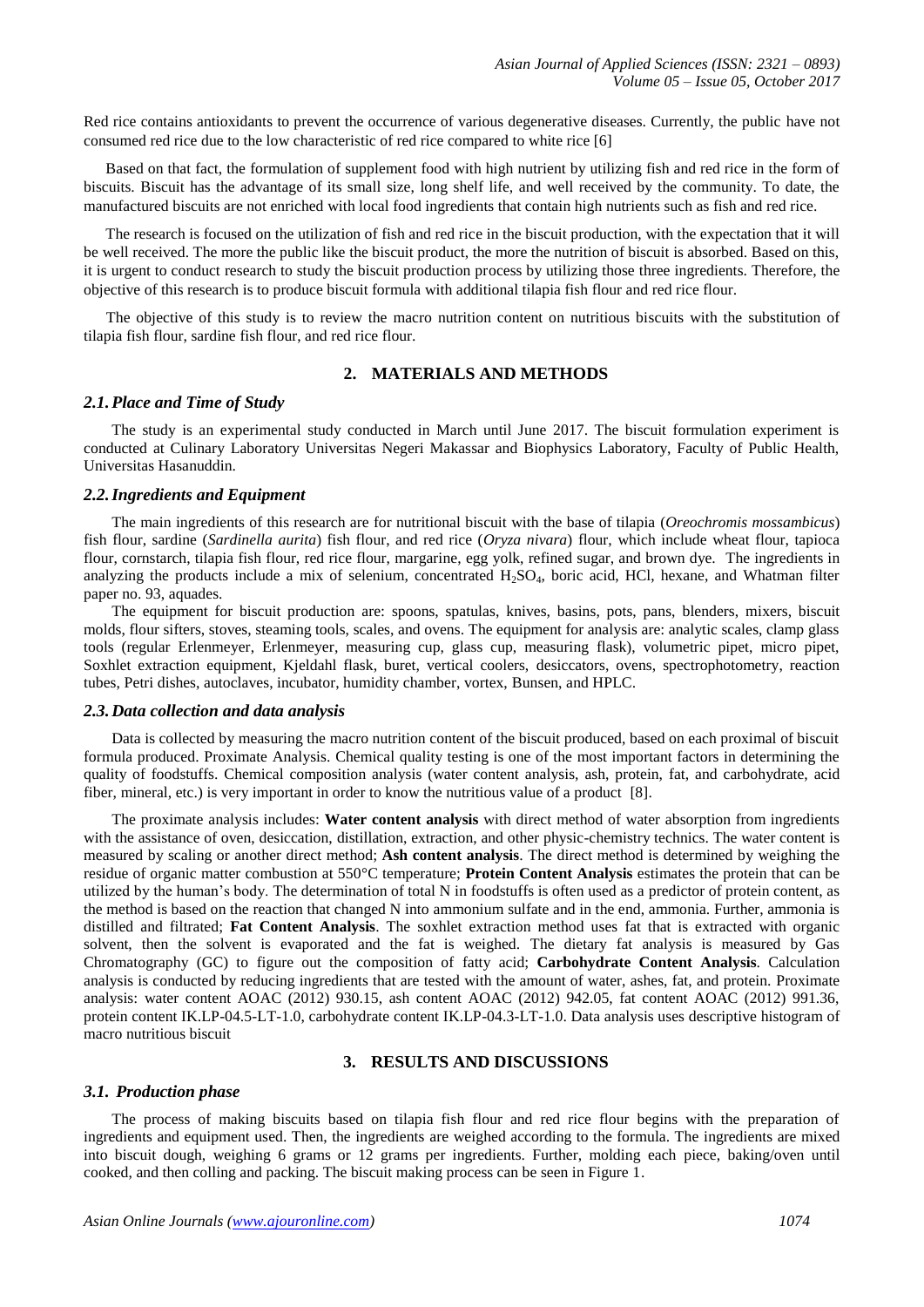

Figure 1. Biscuit producing process diagram

## *3.2.Formulation*

The biscuit formulations are all formulation produced in the process of tilapia fish flour and red rice flour based nutritious biscuits, and referred to Widodo et al. 2017 . The biscuit formulation is presented in this Table 1

**Table 1.** Nutritious biscuit formula with basis of tilapia fish flour, sardine flour, and red rice flour per 100 grams of dough

| Ingredients        | F <sub>0</sub> | F1  | F2       | F3  | F <sub>4</sub> | F <sub>5</sub> | F6  | F7  |
|--------------------|----------------|-----|----------|-----|----------------|----------------|-----|-----|
| Wheat flour        | 30             | 28  | 28       | 14  | 28             | 13             | 16  | 8   |
| Tapioca flour      | ⇁              | ⇁   |          | 4   | 6              | 3              | 4   | ◠   |
| Cornstarch         | 10             | 10  | 10       |     | 9              | 4              | 6   | 3   |
| Tilapia fish flour | $\theta$       | ∍   | $\Omega$ | 0   |                | 4              |     | 3   |
| Sardine fish flour | $\Omega$       | 0   | ◠        | 0   | 3              |                | ◠   |     |
| Red rice flour     | $\Omega$       | 0   | $\theta$ | 24  | $\Omega$       | 24             | 19  | 28  |
| Egg yolk           | 29             | 29  | 29       | 29  | 29             | 29             | 29  | 29  |
| Margarine          | 12             | 12  | 12       | 12  | 12             | 12             | 12  | 12  |
| Sugar              | 12             | 12  | 12       | 12  | 12             | 12             | 12  | 12  |
| Total ingredients  | 100            | 100 | 100      | 100 | 100            | 101            | 100 | 100 |

# *3.3.Biscuit Nutritional Content*

The nutritional content studied are the macronutrient content, which includes energy, protein, fat, carbohydrate, water, ash, and crude fiber. For further detail, the nutritional content of eight type of biscuits can be seen in Table 2

| <b>Nutrition Contents</b> | F <sub>0</sub> | F1     | F2     | F <sub>3</sub> | F4     | F5    | F6     | F7     | Change     |
|---------------------------|----------------|--------|--------|----------------|--------|-------|--------|--------|------------|
| Energy (Kkal)             | 476,03         | 500,33 | 490,65 | 507.46         | 478,78 | 492,3 | 483,06 | 478,11 | $-1,1371x$ |
| Protein $(g)$             | 7,72           | 13,59  | 11,01  | 11,68          | 11,05  | 11,25 | 10,03  | 7,8    | $-0,2042x$ |
| Fat $(g)$                 | 17,43          | 24,77  | 21,49  | 24,46          | 19,3   | 21,75 | 20,43  | 20,23  | $-0,0773x$ |
| Carbohydrate (g)          | 72,07          | 55,76  | 63,3   | 60,15          | 65,22  | 62,89 | 64,77  | 66,21  | 0,0939x    |
| Water $(g)$               | 2,03           | 4,48   | 3,03   | 2,52           | 3,1    | 2,88  | 3,31   | 3,94   | 0,0910x    |
| Ash $(g)$                 | 0,75           | 1,4    | 1,17   | 1,19           | 1,33   | 1,23  | 1,46   | 1,82   | 0,0966x    |
| Crude Fiber $(g)$         | 4,51           | 5,55   | 4,55   | 3,38           | 4.75   | 4,23  | 4,88   | 5,66   | 0.0607x    |

**Table 2.** Nutritional content of eight biscuits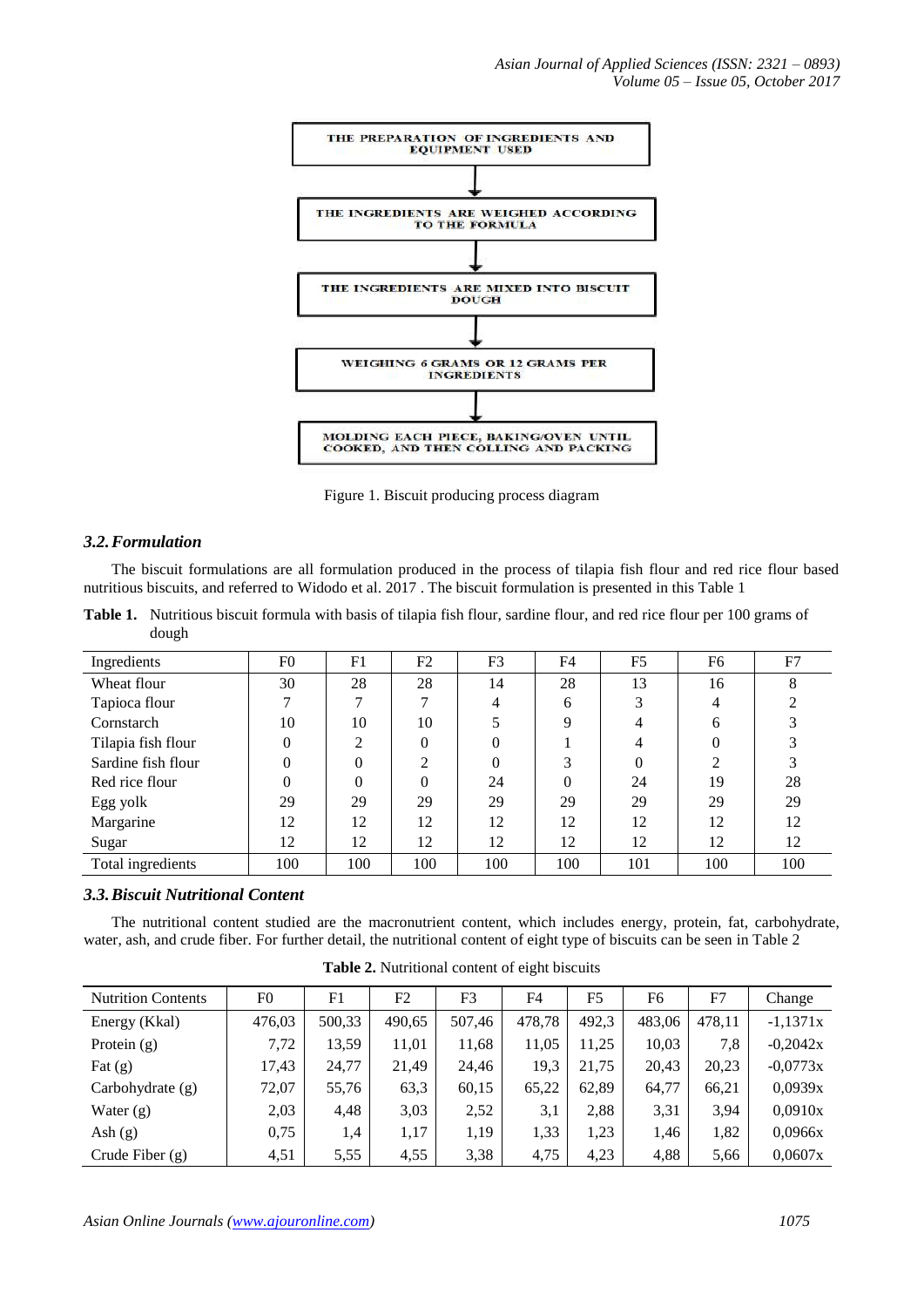The nutritional content checked will be conducted on 8 biscuits produced which consist of 7 biscuits with substituted ingredients and 1 without substitution, which are: F1 (tilapia fish flour substitution 2%), F2 (sardine fish flour substitution 2%), F3 (red rice flour substitution 24%), F4 (tilapia fish flour substitution 1% and sardine fish flour substitution 3%), F5 (tilapia fish flour substitution 4% and red rice flour 24%), F6 (sardine fish flour substitution 2% and red rice flour 19%), and F6 (tilapia fish flour substitution 3%, sardine fish flour substitution 3%, and red rice flour 28%), and F0 is the non-substituted biscuit (control biscuit).

## *3.3.1. Energy*

Statistically, the results for biscuit with substitution of tilapia fish flour, sardine fish flour, and red rice flour to the energy level of biscuit showed that energy decreased. The analysis result of the energy content of substitution of tilapia fish flour, sardine fish flour, and red rice flour can be seen in Figure 1.

Based on Figure 1, energy content analysis of biscuit with the substitution of tilapia fish flour and red rice flour is in the range of 476.03 Kcal to 507.46 Kcal. The tilapia fish flour, sardine fish flour, and red rice flour showed an energy decrease of 1.1371 times if the contents are greater. This is because the two substituents ingredients contribute less energy compared to the control biscuit. The research is in accordance with research conducted by Doporto, et al. which stated that the increase in energy content is influenced by its constituents, less fatty materials can reduce the energy content of the resulting biscuits [9], [10], and [11],



Figure 1. Energy content of biscuit with substitution of tilapia fish flour, sardine fish flour, and red rice flour

The energy level of biscuits per treatment is influenced by the carbohydrate, fat, and protein content of the main ingredients used. The content of the three nutrients of tilapia fish flour and red rice flour is lower than wheat flour. According to proximate results in previous studies, tilapia fish flour energy is 378.4 Kcal and red rice flour 331.6 [12]. Based on the SNI requirements of the general biscuit standard quality, the minimum protein value is at least 400 Kcal [8] and the energy content value in biscuits with substitution of tilapia fish flour, sardine fish flour, and red rice flour is 476.03-507.06 Kcal so that biscuits with the based of tilapia fish flour, sardine fish flour, and red rice flour have fulfilled the SNI requirement

The Ministry of Health of the Republic of Indonesia through The National Agency of Drug and Food Control of Republic of Indonesia or NADFC states that food can be regarded as an excellent source of energy if it contains at least 10% of the Recommended Dietary Allowance (RDA) per serving. If the Recommended Dietary Allowance (RDA) for the fourth-grade primary schoolers used is the Recommended Dietary Allowance (RDA) for children of 10-12 years, then 20% of 2,100 Kcal for boys and 2,000 Kcal for girls is the 10 grams of protein to be fulfilled from the dish. In average, the biscuits with the substitution of tilapia fish flour, sardine fish flour, and red rice flour fulfilled the requirements. Recommended Dietary Allowance (RDA) Percentage of the energy generated from 100 gram biscuits ranged in 22.7- 25%. Therefore, base on the Recommended Dietary Allowance (RDA), the energy of biscuit is higher than what is set forth by the National Agency of Drug and Food Control of the Republic of Indonesia.

### *3.3.2. Protein*

The results for biscuit substitution of tilapia fish flour, sardine fish flour, and red rice flour, and one control biscuit can be seen in Figure 2.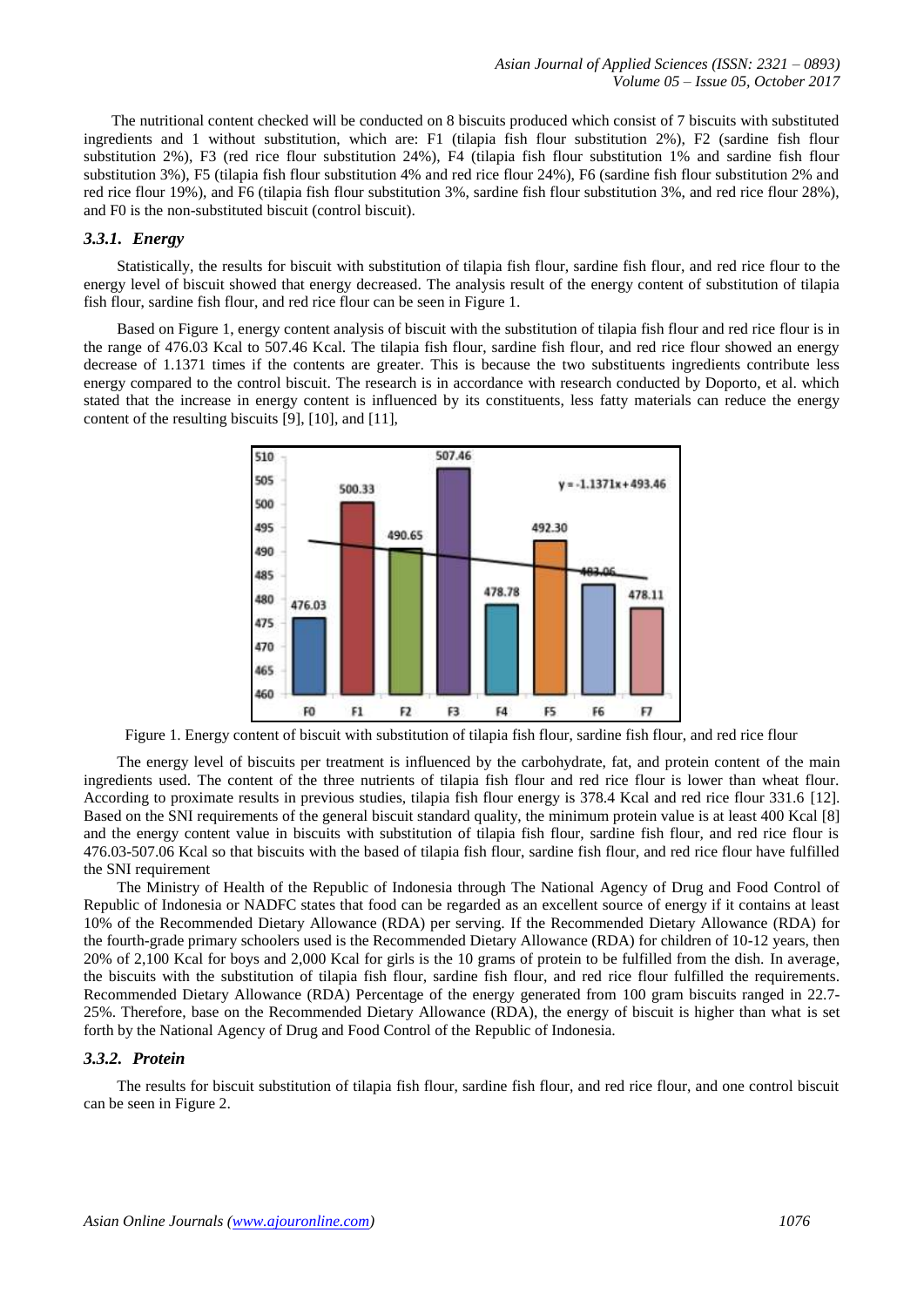

Figure 2. Protein content of biscuits with substitution of tilapia fish flour, sardine fish flour, and red rice flour

Based on Figure 2, the protein content analysis for biscuits with the substitution of tilapia fish flour, sardine fish flour, and red rice flour ranged in 7.72% to 13.59%. The greater the substitution of tilapia fish flour, sardine fish flour, and red rice flour, the lower the protein content of the biscuit, at almost 0.2042 times. This research is in line with research conducted by Listiana which states that the higher the substitution of swordfish flour in biscuits, the higher the protein content of 11% -19% [13], Meanwhile, Pang et al. conveyed the protein content change in Mi substitution of tuna fish is 11.20%-18.26% [14][15], An increase in protein was also delivered by Sari et al., that stated that biscuits substituted with cork fish flour increased the protein by 12% [16], The study of Widodo et al., also stated that biscuit protein increased by 14 % after substituted with blondo, cork fish flour, and red rice flour [11].

The increase of protein content in each treatment was influenced by the protein content of the base ingredients used in which the protein content of tilapia fish flour, sardine fish flour, and red rice flour were higher than wheat flour. According to the last study's proximate result, the protein in tilapia fish flour is 60.5% and the protein in red rice flour is 8.5% [12]. Based on the SNI requirements of the general biscuit standard quality, the minimum protein value is at least 5% [8][17][7][18] and the energy content value in biscuits with substitution of tilapia fish flour is 7.72%-13.59%, so the biscuit with substitution of sardine fish flour, and red rice flour have fulfilled the SNI requirement.

The Ministry of Health of the Republic of Indonesia through The National Agency of Drug and Food Control of Republic of Indonesia or NADFC states that food can be regarded as an excellent source of energy if it contains at least 20% of the Recommended Dietary Allowance (RDA) per serving. If the Recommended Dietary Allowance (RDA) for the fourth-grade primary schoolers used is the Recommended Dietary Allowance (RDA) for children of 10-12 years, then 20% of 50 gram protein is the 10 grams of protein to be fulfilled from the dish. The biscuits with the substitution of tilapia fish flour, sardine fish flour, and red rice flour overall have protein content of 10.03-13.59 grams, and only F0 and F7 are still below the minimum standard of 20% Recommended Dietary Allowances (DRA) per 100 gram serving. To meet the high protein criteria, the amount of biscuits consumed is 100 grams or 10 pieces per day for elementary school students.

The biscuit formula that substitutes tilapia fish flour, sardine fish flour, and red rice flour greatly aids the body in improving metabolism, so the body gets healthier because it fulfills its nutritional needs [19] [20], the nutritional contained in the biscuits may also avoid double disease in children and adolescents [21], reduce vitamin A and zinc deficiencies that ultimately improve the children's immune and improve vision [22] [23]. The content of quality ingredients in biscuits will affect the results and content of biscuits such as antioxidant content in fish flour and red rice flour. Antioxidants contained in the material will improve the nutrient content of the damaged material at the time of processing and become oxidant. Hence, ingredients that contain antioxidants are necessary [24][25].

## *3.3.3. Lemak Fat*

The results for biscuit substitution of tilapia fish flour, sardine fish flour, and red rice flour, on the biscuits fat content, can be seen in Figure 3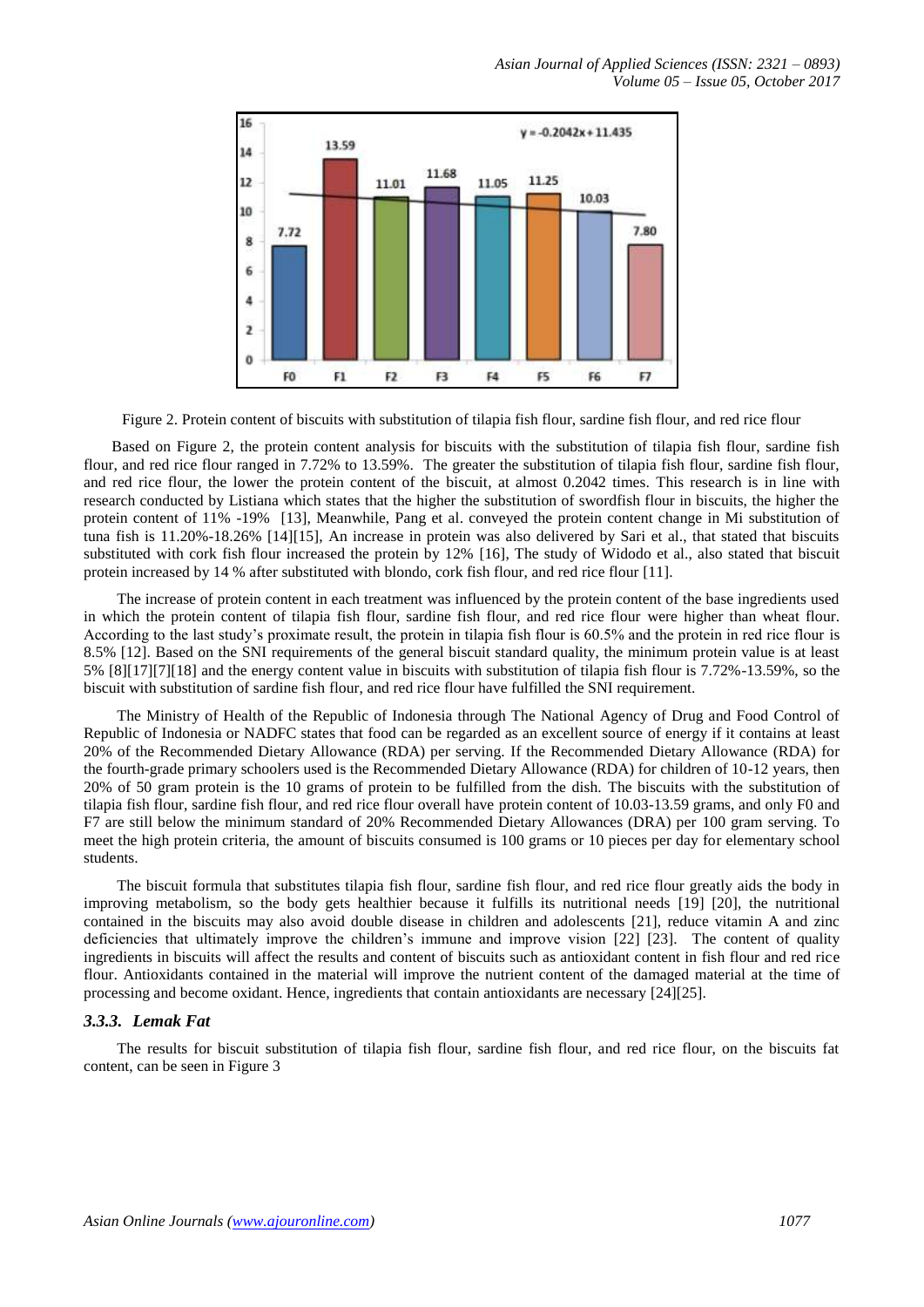

Figure 3. Fat content in biscuits with substitution of tilapia fish flour, sardine fish flour, and red rice flour

Based on Figure 3, the protein content analysis for biscuits with the substitution of tilapia fish flour, sardine fish flour, and red rice flour ranged in 17.43% to 24.77%. The biscuits with substitution have higher fat content than the control biscuit. The greater the substitution of tilapia fish flour, sardine fish flour, and red rice, the greater the fat content of biscuit produced, which decreased at 0.0773 times. This study is in line with research conducted by Izumi et al. who stated that the high substitution of high fat can increase the body fat content by 0.05 times compared with the low fat [26], Meanwhile, Niu et al. conveyed changes in fat content of complementary foods after the replacement of fish flour with soybean flour by 0.23 times compared to the previous [27], The increase in fat was also delivered by Sari et al., who stated that biscuits substituted with cork fish flour increased fat by 0.01 times [14], and the study of Widodo et al, also stated that biscuit fat increased by 4 times after being substituted with blondo, cork fish flour, and red rice flour [11][18].

The increase in fat content in each treatment is influenced by the fat content of the basic ingredients used in which the fat content of tilapia fish flour and red rice flour is lower compared with margarine and egg yolks. According to proximate results in previous studies, tilapia fish flour fat is 8.5% and red rice flour 1.3% [12]. Based on the SNI requirements of the general biscuit standard quality, the maximum fat value is 10-15% [7] and the fat content value in biscuits with substitution of tilapia fish flour is 17.43-24.77%. Hence, the biscuits with substitution of tilapia fish flour and red rice flour have fulfilled the SNI requirement.

## *3.3.4. Carbohydrate*



Substitution effect of tilapia fish flour, sardine fish flour, and red rice flour to the biscuit carbohydrate content can be seen in Figure 4.

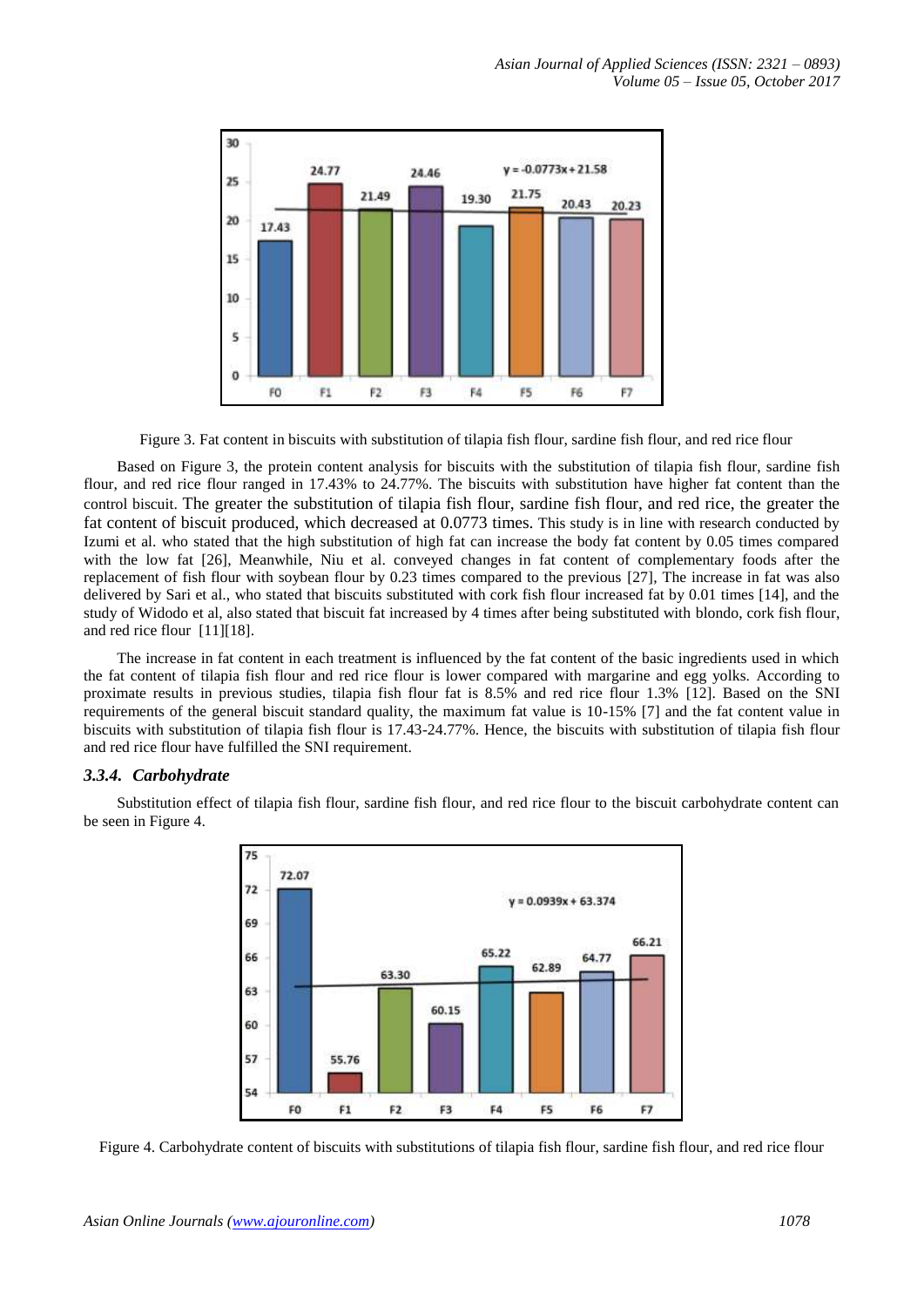Based on Figure 4, the carbohydrate content analysis for biscuits with the substitution of tilapia fish flour, sardine fish flour, and red rice flour ranged in 55.76% to 72.07%. The greater the substitution of tilapia fish flour and red rice flour, the greater the carbohydrate content of the biscuit, at 0.0939 times. This study is in line with a study conducted by Widodo et al., who stated that the higher the substitution material, the higher the increased carbohydrate content in biscuits is, by 0.65 times [11][25]. This is due to the carbohydrate content of each substitute material that is lower but the amount used is more, but still cannot exceed the wheat only biscuits.

Carbohydrate levels in each treatment increased slightly, as it was affected by low carbohydrate content in red rice flour and other substitutes. According to proximate results in previous studies, tilapia fish flour carbohydrate is 15.16% and red rice flour 71.42% [12].

## *3.3.5. Water*

Substitution effect of tilapia fish flour, sardine fish flour, and red rice flour to the biscuit water content can be seen in Figure 5.

Based on Figure 5, the water content analysis for biscuits with the substitution of tilapia fish flour, sardine fish flour, and red rice flour ranged in 55.76% to 72.07%. The greater the substitution of tilapia fish flour and red rice flour, the greater the water content of the biscuit, at 0.091 times. The study is in line with research conducted by Widodo et al., who stated that higher the substitution ingredients, the higher the water content in biscuits at 0.65 times [11]. This is due to the water content of each substitute material that is higher but the amount used is still more, but still cannot exceed the wheat only biscuits.

The water content in each treatment increased was slightly influenced by low water content in tilapia fish flour, sardine fish flour, and red rice flour. According to proximate results in previous studies, tilapia fish flour water content is 2.26%, sardine fish flour water content is 2.35%, and red rice flour 16.54% [12].



Figure 4. Water and ash content of substitutions of tilapia fish flour, sardine fish flour, and red rice flour

The result of water content analysis on the substitution of tilapia fish flour, sardine fish flour, and red rice flour were water content of less than 5%. The lowest water content was found with the addition of red rice flour 2.52% while the highest water content was obtained in the treatment of 4.48% tilapia fish flour addition. This is in accordance with the standard, in which the water content in biscuits is below 5% (SNI, 2011). Tilapia fish flour, sardine fish flour, and red rice flour were found to have increased the water content of biscuits by 0.091 times. Substitution of tilapia fish flour, sardine fish flour, and red rice flour on each treatment has fulfilled the SNI standard. The biscuit making process used high temperatures and baking. The temperature used is 150°C. The temperature can reduce the water content in the ingredients, so the water content in the biscuit is low. The low water content in the biscuit affects the crispness, which is a mandatory attribute on biscuits. According to Ayuning, low water content on biscuits will affect the texture and will be preferred by consumers [28]

Water content will be more difficult to lose when there are inhibitory ingredients in the product. These inhibiting agents will affect the results of the water content test. Inhibitors of water analysis are mostly carbohydrates. Fiber is one type of carbohydrate found in red rice. The content of fiber in biscuits with substitution is 3.38-5.66%. Inhibitors in water content analysis are glucose, maltose, lactose, and other hydrate compounds [17]. The result of water content analysis on the substitution of tilapia fish flour, sardine fish flour, and red rice flour were water content of less than 5%. The lowest water content was found with the addition of red rice flour 2.52% while the highest water content was obtained in the treatment of 4.48% tilapia fish flour addition. This is in accordance with the standard, in which the water content in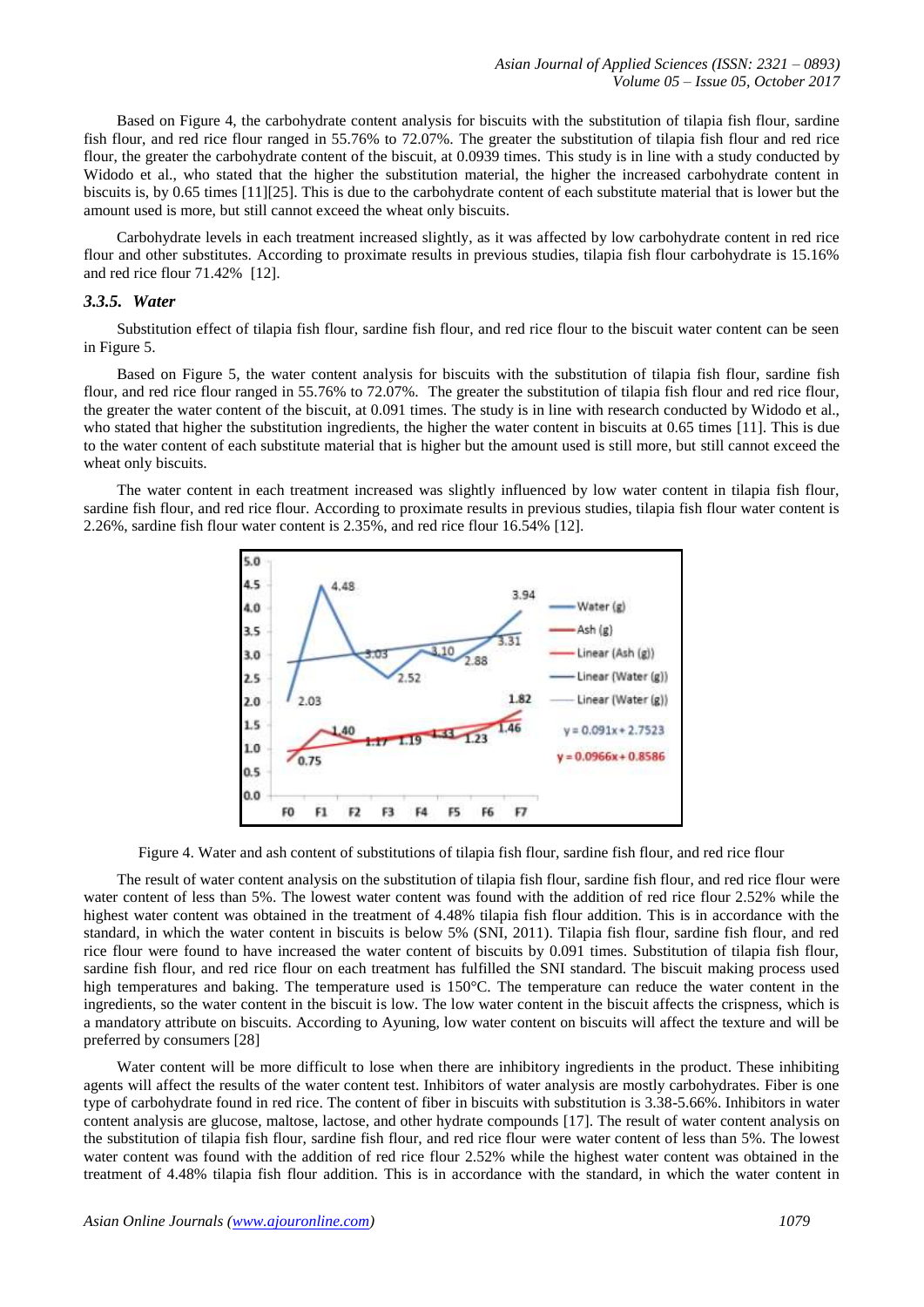biscuits is below 5% (SNI, 2011) Tilapia fish flour, sardine fish flour, and added red rice flour did not have a significant effect on the water content of the biscuits. Increased water content in biscuits is influenced by the amount of substitution of tilapia fish flour, sardine fish flour, and red rice flour. However, tilapia fish flour, sardine fish flour, and red rice flour are suitable for biscuit making because they still fulfill the SNI standards of water content in biscuits. The water content of less than 5% can prolong the shelf life and avoid the microbes that can damage the biscuit [11] [12].

Water content will be more difficult to lose when there are inhibitory ingredients in the product. These inhibiting agents will affect the results of the water content test. Water content analysis with a 40% concentration of sweet potatoes has the highest water content. This is influenced by the inhibitor. Inhibitors of water analysis are mostly carbohydrates. Fiber is one type of carbohydrate found in sweet potato. The content of fiber in sweet potato biscuit with a substitution of 40% is 8.88% and considered as high. Inhibitors in water content analysis are glucose, maltose, lactose, and other hydrate compounds. The water content will affect the texture. Water content increase will affect the crispness in biscuits. The higher the water content, the less crunchy the biscuit will be. Treatment of 40% sweet potato addition has high moisture content. Biscuit's crunchiness level is low crispness. This proved that moisture content will affect the texture. The softness of a food product will affect the texture affected by the high water content. [17].

### *3.3.6. Abu Ash*

Substitution effect of tilapia fish flour, sardine fish flour, and red rice flour to the biscuit ash content can be seen in Figure 5

Based on Figure 5, the ash content analysis for biscuits with substitution of tilapia fish flour, sardine fish flour, and red rice flour ranged in 55.76% to 72.07%. The greater the substitution of tilapia fish flour and red rice flour, the greater the ash content of the biscuit, at 0.0966 times. The study is in line with research conducted by Widodo et al., who stated that higher the substitution ingredients, the higher the water content in biscuits at 0.072 times [11]. This is due to the ash content of each substitute material that is higher but the amount used is still more, but still cannot exceed the ash standard in biscuits, which is 2%.

The level of ash in each treatment increased slightly influenced by tilapia fish flour, sardine fish flour, and red rice flour. According to proximate results in previous studies, tilapia fish flour ash content is 13.17%, sardine fish flour ash content is 13.63%, and red rice flour is 0.81% [12]. Ash content is a mixture of inorganic components or minerals contained in a foodstuff. Foodstuffs comprise of 96% of inorganic and water materials, and the remainder is mineral elements. Elements are also known as organic substances or ash content. The ash content may indicate the total minerals in a foodstuff. The organic materials in the combustion process will burn but the inorganic components will not. Hence, it is called ash content. Determination of total ash content may be used for various purposes, among others, to determine whether or not a processing, to know the type of material used, and as a determinant of the parameters of the nutritional value of a foodstuff. The ash content can also be used to estimate the content and authenticity of the ingredients used [29][30][31].

Ash is an inorganic residue of organic compounds combustion. In addition to ash, there is another component in foodstuff, namely mineral. The ash level in foodstuff affects the nature of the foodstuff. Ash content is a measure of the total amount of minerals contained in the foodstuff. This demonstrates that the determination of water content greatly affects the mineral content determination. Mineral content is a measure of the number of certain inorganic components present in foodstuffs, such as Ca, Na, K, and Cl. Determination of total ash content may be used for various purposes, among others, to determine whether or not a processing, to know the type of material used, and as a determinant of the parameters of the nutritional value of a foodstuff [29][30][31].

## **4. CONCLUSION**

The macronutrients content in the nutritious biscuits with the substitution of tilapia fish flour, sardine fish flour, and red rice flour include F0 (without substitution) of nutrient content 476,03 kcal energy, 7.72 g protein, 17.43 g fat, 72.07 g carbohydrate, 2.03 g water, and 0.75 g ash. F1 (substitution of tilapia fish flour 2%) nutrient content is 500.33 Kcal energy, 13.59 g protein, 24.77 g fat, 55.76 g carbohydrates, 4.48 g water, and 1.4 g ash. F2 (substitution of sardine fish flour 2%) nutrient content is 490.65 Kcal energy, 11.01 g protein, 21.49 g fat, 63.3 g carbohydrates, 3.03 g water, and 1.17 g ash. F3 (substitution of red rice flour 29%) nutrient content is 507.46 Kcal energy, 11.68 g protein, 24.46 g fat, 60.15 g carbohydrates, 2.52 g water, and 1.19 g ash. F4 (substitution of tilapia fish flour 1% and sardine fish flour 3%) nutrient content is 478.78 Kcal energy, 11.05 g protein, 19.3 g fat, 65.22 g carbohydrates, 3.1 g water, and 1.33 g ash. F5 (substitution of tilapia fish flour 4% and red rice flour 24%) nutrient content is 492.3 Kcal energy, 11.25 g protein, 21.75 g fat, 62.89 g carbohydrates, 2.88 g water, and 1.23 g ash. F6 (substitution of sardine fish flour 2% and red rice flour 19.3%) nutrient content is 483.06 Kcal energy, 10.03 g protein, 20.43 g fat, 64.77 g carbohydrates, 3.31 g water, and 1.46 g ash. F7 (substitution of tilapia fish flour 3%, sardine fish flour 3%, and red rice flour 28%) nutrient content is 478.11 Kcal energy, 7.8 g protein, 20.23 g fat, 66.21 g carbohydrates, 3.94 g water, and 1.82 g ash.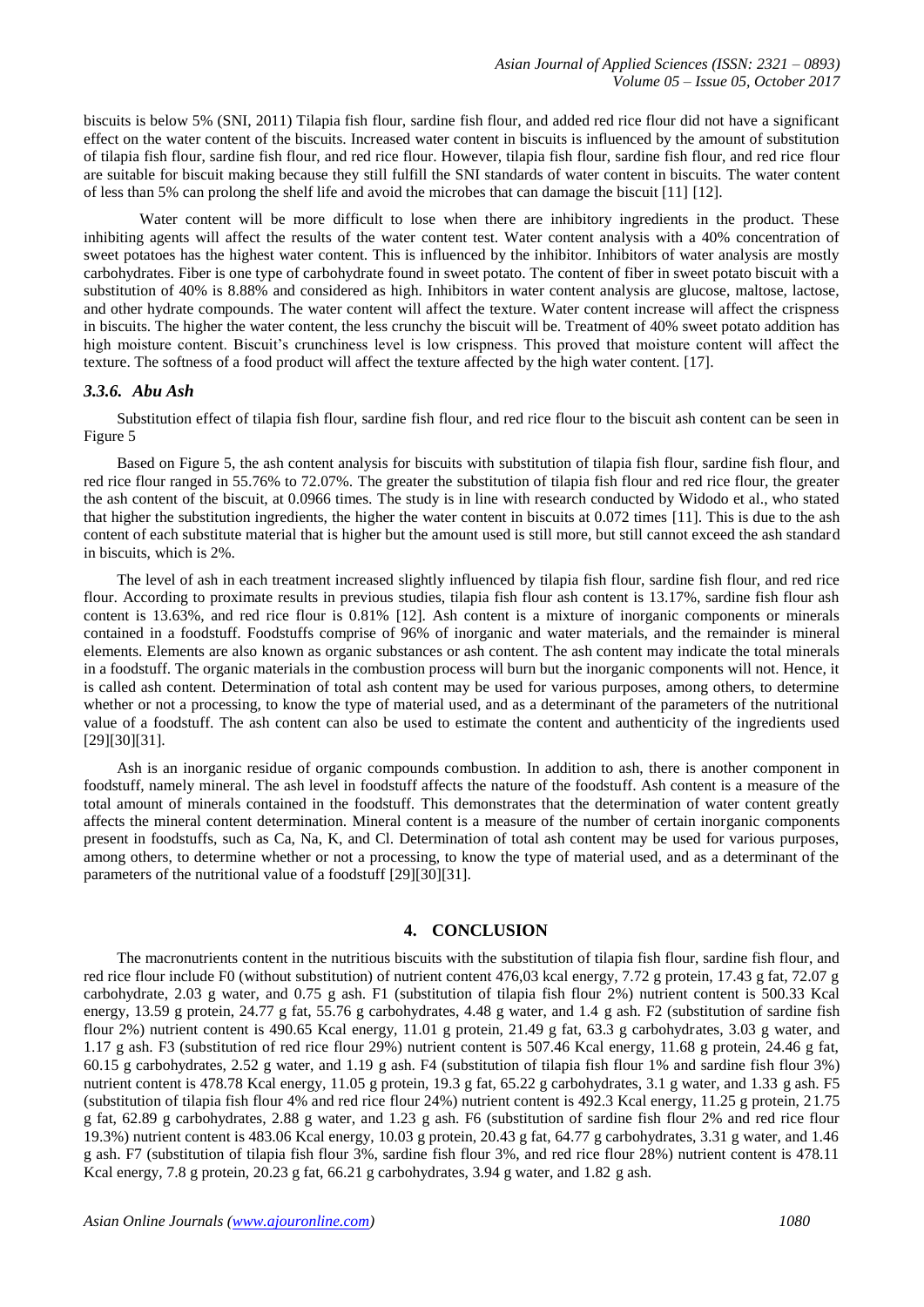# **5. ACKNOWLEDGEMENT**

We would acknowledge Ministry of Research, Technology and Higher Education for the funding through doctoral research scheme program 2017

## **6. REFERENCES**

- [1] R. H. Steckel, *Malnutrition Global economic losses attributable to malnutrition 1900- 2000 and projections to 2050*. Ohio State University: Copenhagen Consensus on Human Challenges, 2013.
- [2] C. G. Victora *et al.*, "Maternal and child undernutrition: consequences for adult health and human capital," *Lancet*, vol. 371, no. 9609, pp. 340–357, 2008.
- [3] M. Islam and M. Taneya, "Physicochemical and Functional Properties of Brown Rice (Oryza sativa) and Wheat (Triticum aestivum) Flour and Quality of Composite Biscuit Made Thereof," *A Sci. J. Krishi Found. Agric.*, vol. 10, no. November, pp. 20–28, 2012.
- [4] S. A. Shaji and C. K. Hindumathy, "Chemical composition and amino acid profile of Sardinella longiceps collected from Western coastal areas of Kerala , India," *J. Biol. Earth Sci.*, vol. 3, no. 1, pp. B129–B134, 2013.
- [5] B. Wosniak et al., "Effect of diets containing different types of sardine waste (Sardinella sp.) protein hydrolysate on the performance and intestinal morphometry of silver catfish juveniles ( Rhamdia quelen )," *Lat. Am. J. Aquat. Res*, vol. 44, no. 5, pp. 957–966, 2016.
- [6] S. Widodo, H. Riyadi, I. Tanziha, and M. Astawan, "Improving nutritional status of children under five year by the intervention of blondo, snakehead fish (Channa striata), and brown rice (Oryza nivara) based biscuit," *J. Gizi Pangan*, vol. 10, no. 2, pp. 85–92, 2015.
- [7] E. W. Riptanti and A. Qonita, "The Development of Sustainable Community Food Barn in Wonogiri Regency , Central Java , Indonesia," *Asian J. Appl. Sci.*, vol. 5, no. 2, pp. 274–279, 2017.
- [8] B. S. N. Indonesia, *SNI BISKUIT*. Jakarta: BSN Indonesia, 2011.<br>[9] M. C. Doporto, F. Sacco, S. Z. Viña, and M. A. García, "Quality
- [9] M. C. Doporto, F. Sacco, S. Z. Viña, and M. A. García, "Quality and Technological Properties of Gluten-Free Biscuits Made with Pachyrhizus ahipa Flour as a Novel Ingredient," pp. 70–83, 2017.
- [10] A. K. M. M. Hossain, M. A. Brennan, S. L. Mason, X. Guo, X. A. Zeng, and C. S. Brennan, "The Effect of Astaxanthin-Rich Microalgae ' Haematococcus pluvialis ' and Wholemeal Flours Incorporation in Improving the Physical and Functional Properties of Cookies," 2017.
- [11] S. Widodo, H. Riyadi, I. Tanziha, and M. Astawan, "Acceptance Test of Blondo , Snakehead Fish Flour and Brown Rice Flour based Biscuit Formulation," *Int. J. Sci. Basic Appl. Res.*, vol. 4531, pp. 264–276, 2015.
- [12] S. Widodo and S. Sirajudin, "Effect of Drying Time on Quality of Mozambique Tilapia Fish (Oreochromis Mossambicus) and Round Sardinella (Sardinella Aurita) Flour," in *International Conference ADRI - 5 ("Scientific Publications toward Global Competitive Higher Education")*, 2017, pp. 157–163.
- [13] L. Listiana, "Pengaruh Substitusi Tepung Ikan Tongkol terhadap Kadar Protein, Kekerasan dan Daya Terima Biskuit," *J. UMS*, vol. 2, pp. 1–13, 2016.
- [14] C. J. Pang, E. Noerhartati, and F. S. Rejeki, "Optimasi Proses Pengolahan Mi Ikan Tongkol (Euthynnus Affinis)," *J. REKA Agroindustri*, vol. I, no. 1, pp. 1–7, 2013.
- [15] T. Agung *et al.*, "Genetic Studies on Grain Protein Content and Some Agronomic Characters of Rice by Halfdiallel Crossing System," *Asian J. Appl. Sci.*, vol. 5, no. 2, pp. 461–466, 2017.
- [16] D. K. Sari, S. A. Marliyati, L. Kustiyah, and A. Khomsan, "Role of Biscuits Enriched with Albumin Protein from Snakehead Fish , Zinc and Iron on Immune Response of under Five Children," vol. 13, no. 1, pp. 28–32, 2014.
- [17] N. Andarwulan, F. Kusnandar, and D. Herawati, *Analisis Pangan*. Jakarta: PT. Dian Rakyat, 2011.
- [18] S. M. A. Villota, A. M. Tuates, and O. A. Capariño, "Cooking Qualilites and Nutritional Contents of Parboiled Milled Rice," *Asian J. Appl. Sci.*, vol. 4, no. 5, pp. 1172–1178, 2016.
- [19] J. A. Ogbonnaya, A. Ketiku, A. Sanusi, and T. Adepoju, "Nutrient Density , Acceptability , and Bioavailability of Iron and Zinc in Fish Flour – and Liver Flour – Enriched Complementary Foods," *Advand Nutr.*, vol. 7, no. 21A, pp. 7–8, 2016.
- [20] K. Hanhineva *et al.*, "Nontargeted Metabolite Profiling Discriminates Diet-Specific Biomarkers for Consumption of Whole Grains , Fatty Fish , and Bilberries in a Randomized Controlled Trial," no. C, pp. 1–11, 2015.
- [21] E. Atalah, H. Amigo, and P. Bustos, "Does Chile ' s nutritional situation constitute a double burden ? 1 4," *Am. J. Clin. Nutr.*, vol. 100, no. 1, p. 1623S–1627S, 2014.
- [22] S. T. Children *et al.*, "Triple-Fortified Rice Containing Vitamin A Reduced Marginal Vitamin A Deficiency and Increased Vitamin A Liver Stores in," no. 4, pp. 519–524, 2014.
- [23] E. Chomba *et al.*, "Zinc Absorption from Biofortified Maize Meets the Requirements of Young Rural Zambian," 2015.
- [24] A. Korus, D. Gumul, M. Krystyjan, and L. Juszczak, "Evaluation of the quality , nutritional value and antioxidant activity of gluten-free biscuits made from corn-acorn flour or corn-hemp flour composites," no. 123456789, 2017.